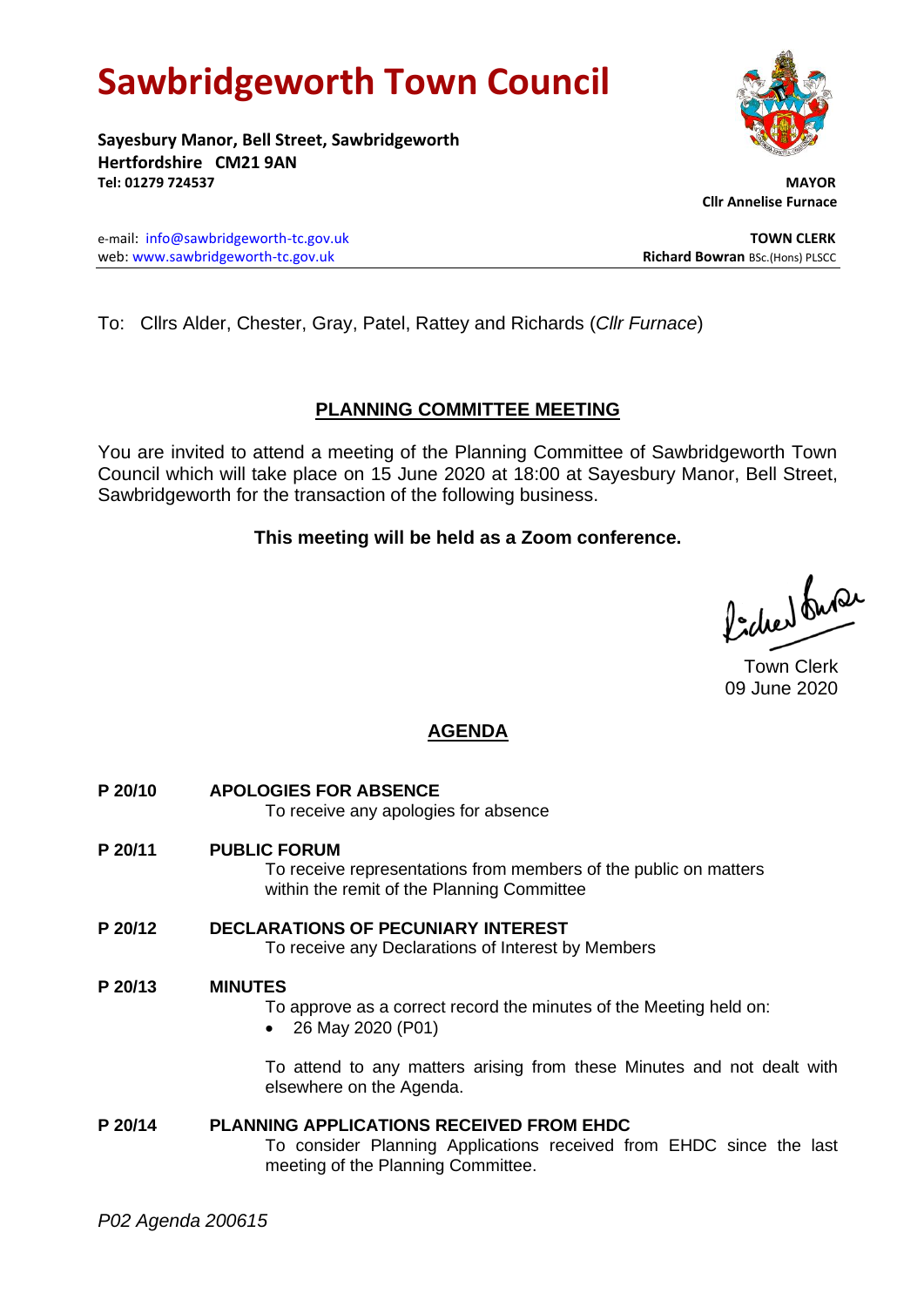#### **3/20/0838/HH 68 Gilders, CM21 0EH**

[Raising of roof and addition of 2 dormers to create first floor accommodation. Creation of](https://publicaccess.eastherts.gov.uk/online-applications/applicationDetails.do?activeTab=documents&keyVal=Q9N4W7GLGLO00)  [a new vehicular cross over to accommodate two cars](https://publicaccess.eastherts.gov.uk/online-applications/applicationDetails.do?activeTab=documents&keyVal=Q9N4W7GLGLO00) **Applicant:** Mr D Davison

**\_\_\_\_\_\_\_\_\_\_\_\_\_\_\_\_\_\_\_\_\_\_\_\_\_\_\_\_\_\_\_\_\_\_\_\_\_\_\_\_\_\_\_\_\_\_\_\_\_\_\_\_\_\_\_\_\_\_\_\_\_\_\_\_\_**

**\_\_\_\_\_\_\_\_\_\_\_\_\_\_\_\_\_\_\_\_\_\_\_\_\_\_\_\_\_\_\_\_\_\_\_\_\_\_\_\_\_\_\_\_\_\_\_\_\_\_\_\_\_\_\_\_\_\_\_\_\_\_\_\_\_**

**\_\_\_\_\_\_\_\_\_\_\_\_\_\_\_\_\_\_\_\_\_\_\_\_\_\_\_\_\_\_\_\_\_\_\_\_\_\_\_\_\_\_\_\_\_\_\_\_\_\_\_\_\_\_\_\_\_\_\_\_\_\_\_\_\_**

#### **3/20/0855/HH 1 Forebury Avenue, CM21 9BG**

[Single storey side and rear extension](https://publicaccess.eastherts.gov.uk/online-applications/applicationDetails.do?activeTab=documents&keyVal=Q9TB47GLGN300) **Applicant:** Mrs Ramsay

#### **3/20/0879/HH Inglis, Spellbrook Lane West, Spellbrook**

[Proposed front elevation ground floor extension allocating an extended hipped roof, porch](https://publicaccess.eastherts.gov.uk/online-applications/applicationDetails.do?activeTab=documents&keyVal=Q9YVM9GLGP000)  [and new car port. Demolition of existing double garage and new driveway access and](https://publicaccess.eastherts.gov.uk/online-applications/applicationDetails.do?activeTab=documents&keyVal=Q9YVM9GLGP000)  [layout](https://publicaccess.eastherts.gov.uk/online-applications/applicationDetails.do?activeTab=documents&keyVal=Q9YVM9GLGP000) **Applicant:** Mr B Edwards

**\_\_\_\_\_\_\_\_\_\_\_\_\_\_\_\_\_\_\_\_\_\_\_\_\_\_\_\_\_\_\_\_\_\_\_\_\_\_\_\_\_\_\_\_\_\_\_\_\_\_\_\_\_\_\_\_\_\_\_\_\_\_\_\_\_**

**\_\_\_\_\_\_\_\_\_\_\_\_\_\_\_\_\_\_\_\_\_\_\_\_\_\_\_\_\_\_\_\_\_\_\_\_\_\_\_\_\_\_\_\_\_\_\_\_\_\_\_\_\_\_\_\_\_\_\_\_\_\_\_\_\_**

# **3/20/0949/HH Apple Tree House, The Drive, CM21 9EP**

[Extension to outbuilding](https://publicaccess.eastherts.gov.uk/online-applications/applicationDetails.do?activeTab=documents&keyVal=QAMBIGGLGV600) **Applicant:** Mr J Franklin

#### **3/20/1012/PNHH 7 The Mews, Bullfields, CM21**

[Single storey rear extension: Depth 3.5 metres, Maximum height 3.3 metres, Eaves height](https://publicaccess.eastherts.gov.uk/online-applications/applicationDetails.do?activeTab=documents&keyVal=QB8S9AGL00X00)  [2.2 metres](https://publicaccess.eastherts.gov.uk/online-applications/applicationDetails.do?activeTab=documents&keyVal=QB8S9AGL00X00) **Applicant:** Mrs D Eaton

**\_\_\_\_\_\_\_\_\_\_\_\_\_\_\_\_\_\_\_\_\_\_\_\_\_\_\_\_\_\_\_\_\_\_\_\_\_\_\_\_\_\_\_\_\_\_\_\_\_\_\_\_\_\_\_\_\_\_\_\_\_\_\_\_\_**

**\_\_\_\_\_\_\_\_\_\_\_\_\_\_\_\_\_\_\_\_\_\_\_\_\_\_\_\_\_\_\_\_\_\_\_\_\_\_\_\_\_\_\_\_\_\_\_\_\_\_\_\_\_\_\_\_\_\_\_\_\_\_\_\_\_**

**\_\_\_\_\_\_\_\_\_\_\_\_\_\_\_\_\_\_\_\_\_\_\_\_\_\_\_\_\_\_\_\_\_\_\_\_\_\_\_\_\_\_\_\_\_\_\_\_\_\_\_\_\_\_\_\_\_\_\_\_\_\_\_\_\_**

### **3/20/1056/HH Parkside, 7 Beech Drive, CM21 0AA**

[Two-storey rear extension, single storey side extension](https://publicaccess.eastherts.gov.uk/online-applications/applicationDetails.do?activeTab=documents&keyVal=QBHSUQGLH3B00) **Applicant:** 

#### **P 20/15 LATE PLANNING APPLICATIONS**

To deal with Planning Applications received from EHDC following the Publication of this Agenda and received before 12 June 2020

# **P 20/16 PLANNING DECISIONS MADE BY EHDC**

To receive Planning Decisions from EHDC.

#### **3/20/0510/HH 3 Forebury Avenue, CM21 9BG**

Two storey side extension, first floor rear extension, alterations to fenestration **Applicant:** Mr Darren Wetherwell **STC Comment:** No objection *EHDC Decision:* Granted **\_\_\_\_\_\_\_\_\_\_\_\_\_\_\_\_\_\_\_\_\_\_\_\_\_\_\_\_\_\_\_\_\_\_\_\_\_\_\_\_\_\_\_\_\_\_\_\_\_\_\_\_\_\_\_\_\_\_\_\_\_\_\_\_\_**